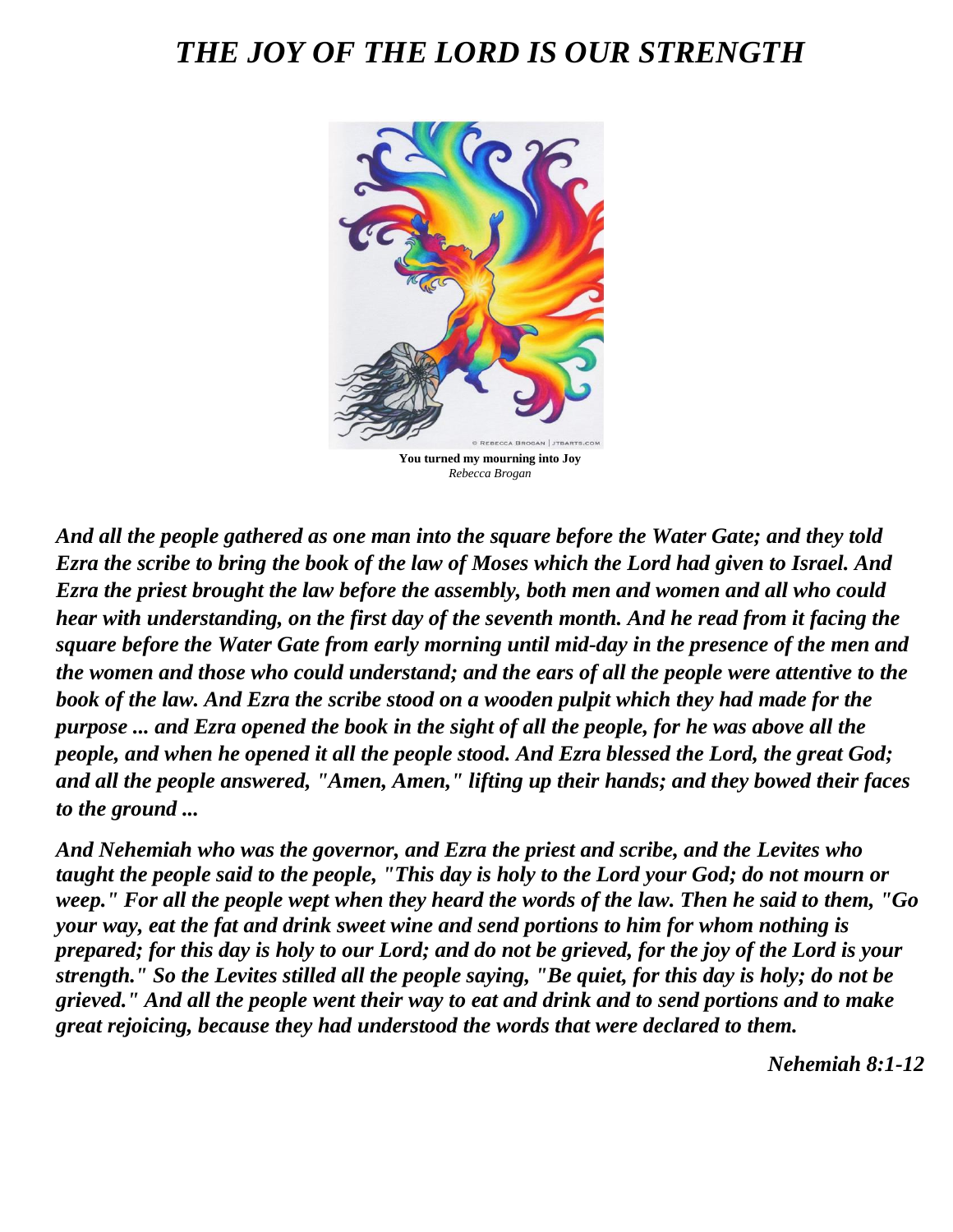It was a vast assembly in the square of a Jerusalem that was now but a ghost of the city it once had been. People who have spent their entire lives in exile and all their lives were told by their parents and grandparents what a magnificent place Jerusalem had been. Now they come back to this! It's Rosh Hashana and the congregation has gathered to hear the word of God. Ezra the scribe gets up on this wooden pulpit specially made for the occasion and opens the scroll containing the Torah and blesses the Lord God. Quite spontaneously everybody says, "Amen."



**Ezra:This is a sacred day** *Berna Lopez*

And then as he begins to read the law of God, a very strange thing happens. Down toward the front of the assembly a huge hulk of a man begins to sob like a baby. Ezra keeps on reading. A woman way back toward the rear of the assembly cries as if her heart is breaking. Ezra con-tinues to read and the people drink in the word. Men who hadn't cried since they were little children, find their faces and their beards wet with tears. Everywhere you look, you see weeping.

What does this mean? It means that the Spirit of the living God has moved upon this assembly and given it the gift of deep, genuine, broken, heartfelt repentance. Finally, Ezra stops reading.

The word of God has done its work.

Their hearts have been broken, and now they're ready for the comfort of God.

Ezra says,

*"Do not mourn and weep, this day is holy unto the Lord. Go your way, eat the fat and drink the sweet wine and send portions to those for whom nothing has been prepared, and do not be grieved, for the joy of the Lord is your strength."*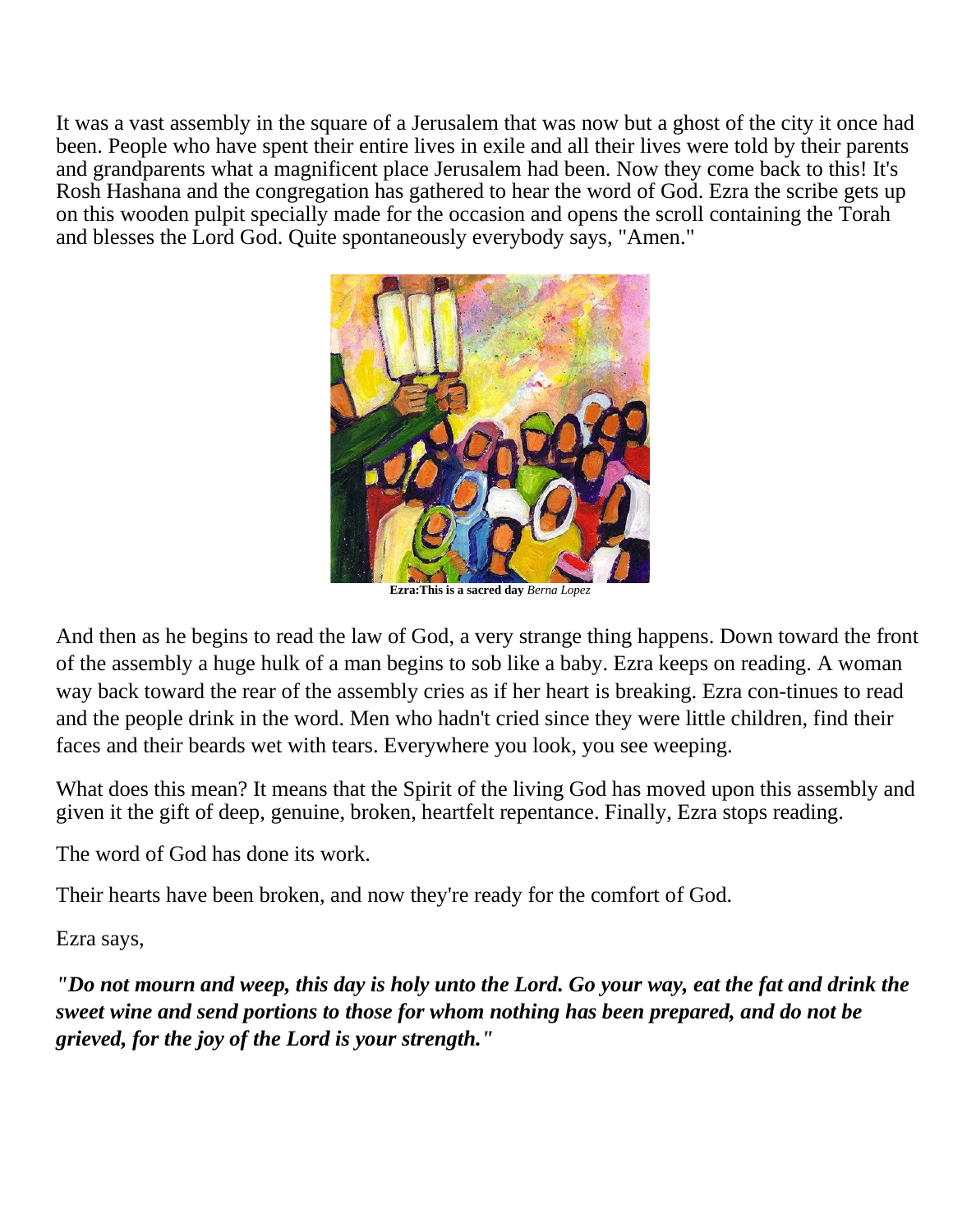Gradually the weeping subsides and in its place comes a joy such as they had never experienced before: **the joy of the Lord**. And they rise up, go their way, and eat and drink and send portions to people who have nothing. The same Spirit that had moved them to weep now moves them with a joy that they were meant to have when man was first created. A joy that will now be their strength as they rebuild the ruined city and revive the wasted nation.

#### **The joy of the Lord is your strength....**

The joy of the Lord is a very strange thing. Invariably it comes to us by means of the gift of weeping. The weeping may not be on our faces but it will surely be in our hearts. When we are visited, truly, by the joy of the Lord and not by some cheap counterfeit, the first evidence of the coming of the joy of the Lord is that the heart of stone begins to break and all the hardness and all the indifference and all the bitterness and all the arrogance crumbles. We begin to see ourselves as in the sight of the living God, and as we do all the flesh-strength that seemed to hold us together in the past drains away, and we have no choice but to break, to weep. Then we are visited by the joy of the Lord.



**Mourning into Dancing** *Marybeth Stafford*

What is it that causes these people to weep as Ezra reads the word? As they're listening to Ezra read the word of God they know that they haven't been obeying it. They have fallen far short. They're so far from God! They've wronged Him in so many ways! There's no choice for them but to just break inside their hearts. And the minute they begin to admit that they have been wrong, (no longer defending themselves, no longer try-ing to give excuses for themselves), God comes in with joy that becomes their strength against all the failure and all the disobedience and all the un-belief which has plagued their lives in the past.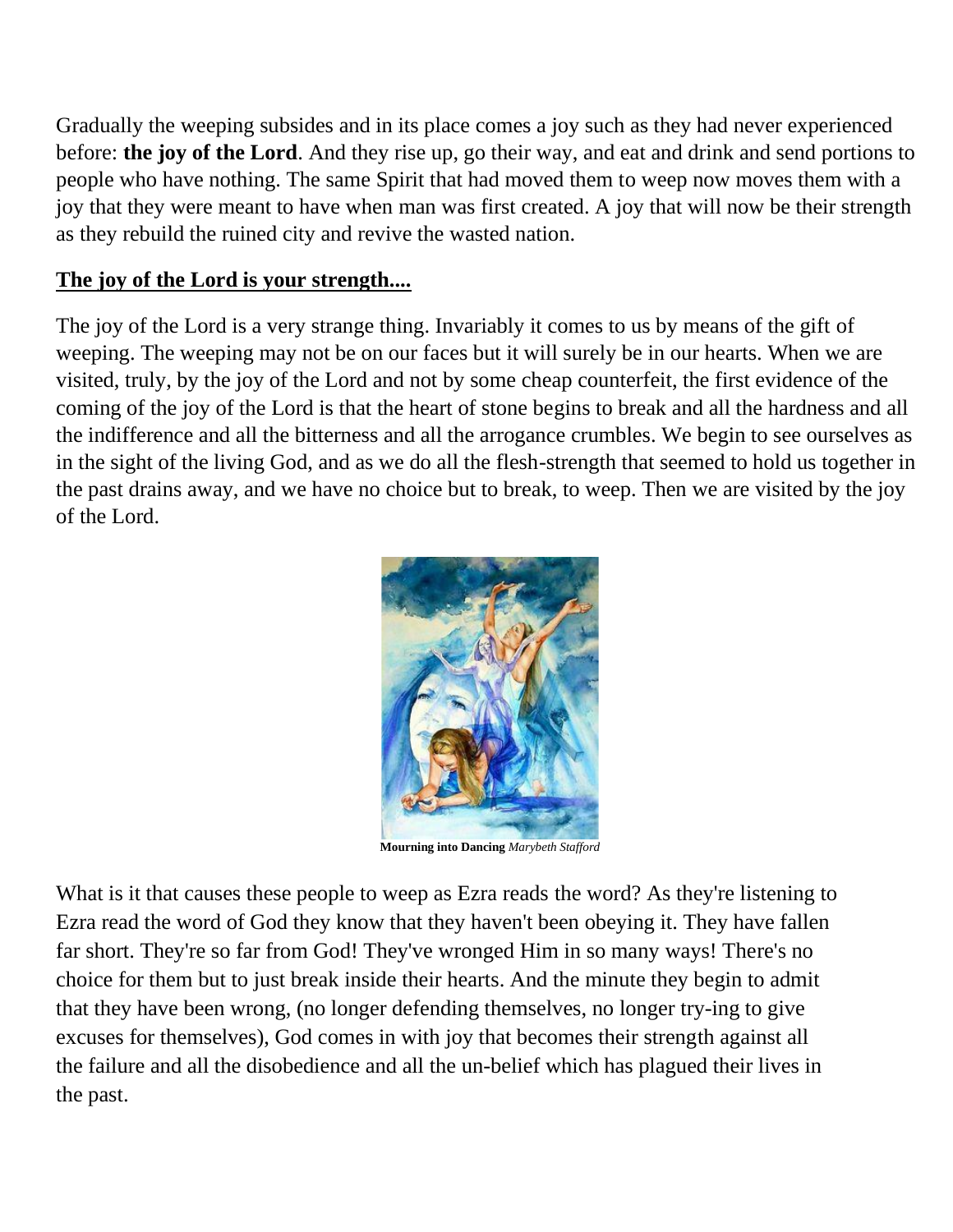Now exactly the same thing happens to us. The joy of the Lord is our strength against all the things which have defeated us and made a mockery of our intentions to walk with God. But the joy of the Lord does not come into our hearts initially by means of singing and dancing; it comes rather by means of weeping.

### *They that sow in tears shall reap in joy. He that goeth forth and weepeth bearing precious seed shall doubtless come again with rejoicing bringing his sheaves with him.*

If you ask God to give you joy and find that soon He takes you through a valley of tears, do not suppose that He's playing some weird trick on you.

He's answering your prayer, bringing you to your heart's desire by means of the only possible way you will ever have it.

## **The joy of the Lord is our strength against despair.**

No doubt there are some of us who are living in despair right now. By despair I mean your soul is numb, your heart is dry, you just see no hope, nothing to look forward to, nothing to live for.

Now the strange thing about despair is that when it gets hold of your heart you can't cry. Oh, you can shed crocodile tears to get sympathy, you can weep little tears of self-pity. But the deep brokenhearted cry of repentance is impossible to you. When Judas finally realized what he had done to His Master there was no weeping. Judas could not weep. He had closed and locked his door against the joy of the Lord, and found himself in the prison of despair. There seemed open to him only one last desperate step, and Judas took it without one tear.

Compare this with what happens to Peter when he wakes up and realizes what he has done in denying his Lord.

## **Peter went out and wept bitterly.**

And as Peter wept he was beginning already to taste the joy of the Lord which would flood his being three days later. When the joy of the Lord visits our despair we suddenly realize that our numbness and our dryness of soul are simply unbelief in the face of a God who has given us everything He has, laid down the life of His Only Begotten. Peter wept bitterly *Marybeth Stafford* 

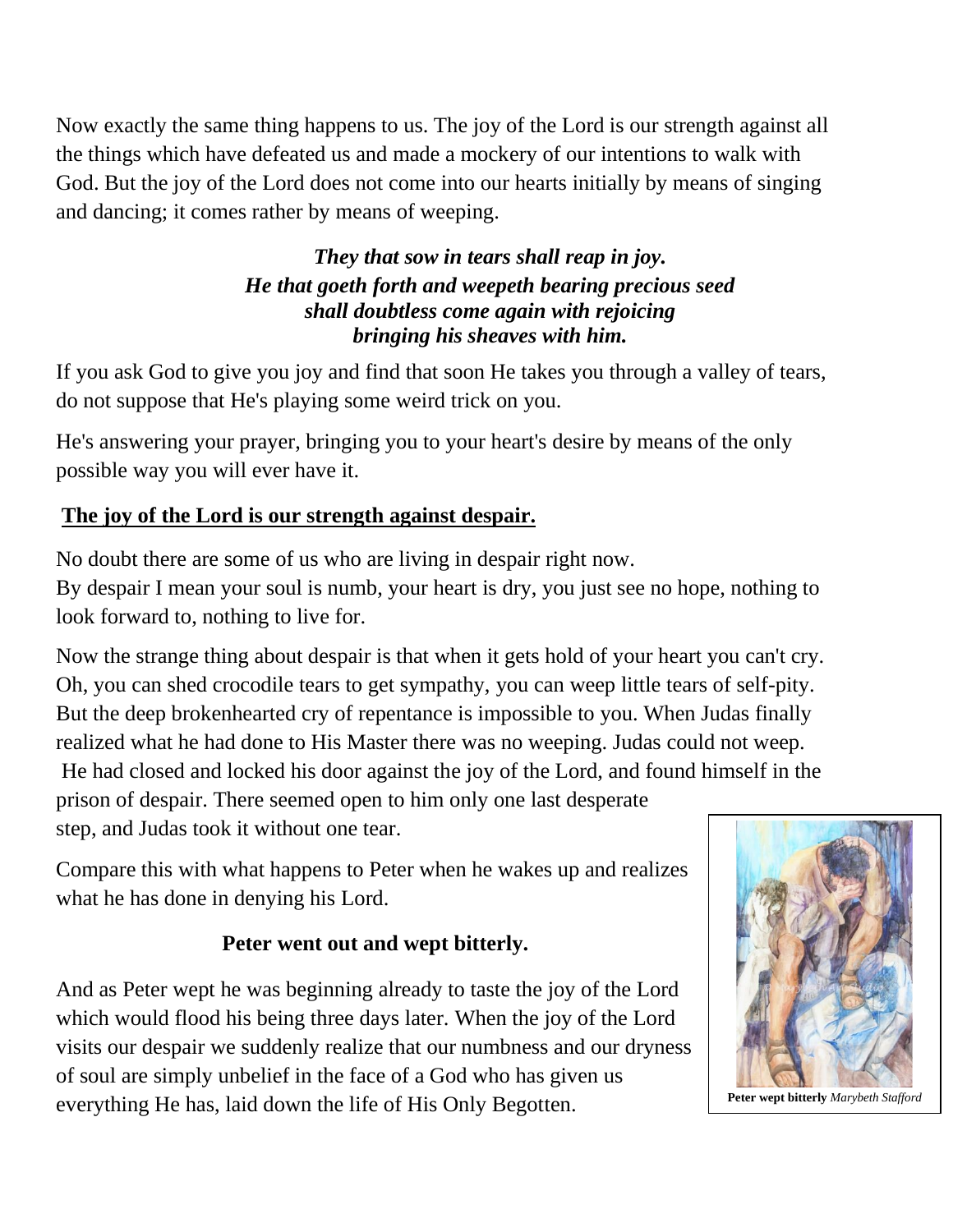When we see how we have hurt God, broken His heart, we begin to break. And as we offer to Him the sacrifice of a broken heart joy comes to us as we've never known it. And that joy becomes our strength against ever having to fall back into despair again.

#### **The joy of the Lord is our strength against vanity.**

We are living in vanity when we are building our lives on a foundation which has no more substance than air.

- Pinning our hopes,
- drawing our satisfaction,
- laying up our treasure…..

…. in such a way that one good storm will take it all down the drain.

### When we're living in vanity,

it's impossible to weep for anything except *our own petty disappointments.* 

But to weep for what we have done,

for the fact that *we've wasted our lives*, seems to be impossible.

When the joy of the Lord begins to visit those of us who are living in vanity,

and we open the door of our heart to it, we suddenly see...

- how we've been throwing our lives away,
- all the people we've been hurting,
- all the people we've been letting down,
- all the damage we've been doing.

### **We see that we've been breaking God's heart.**

And we turn around and we offer to Him the sacrifice of a broken heart.

### **Then the joy of the Lord becomes our strength against vanity.**

When Jesus told Zacchaeus to come down out of the tree, Zacchaeus was living in vanity. But the fact that he climbed that tree was already indicative of a change. Zacchaeus scrambled down out of that tree and received Jesus joyfully.

And the fact that this joy was the joy of the Lord is evident in that it was the kind of joy which brings about a heart-change. There was no out-ward weeping, but before dinner is over Zacchaeus stands up and says,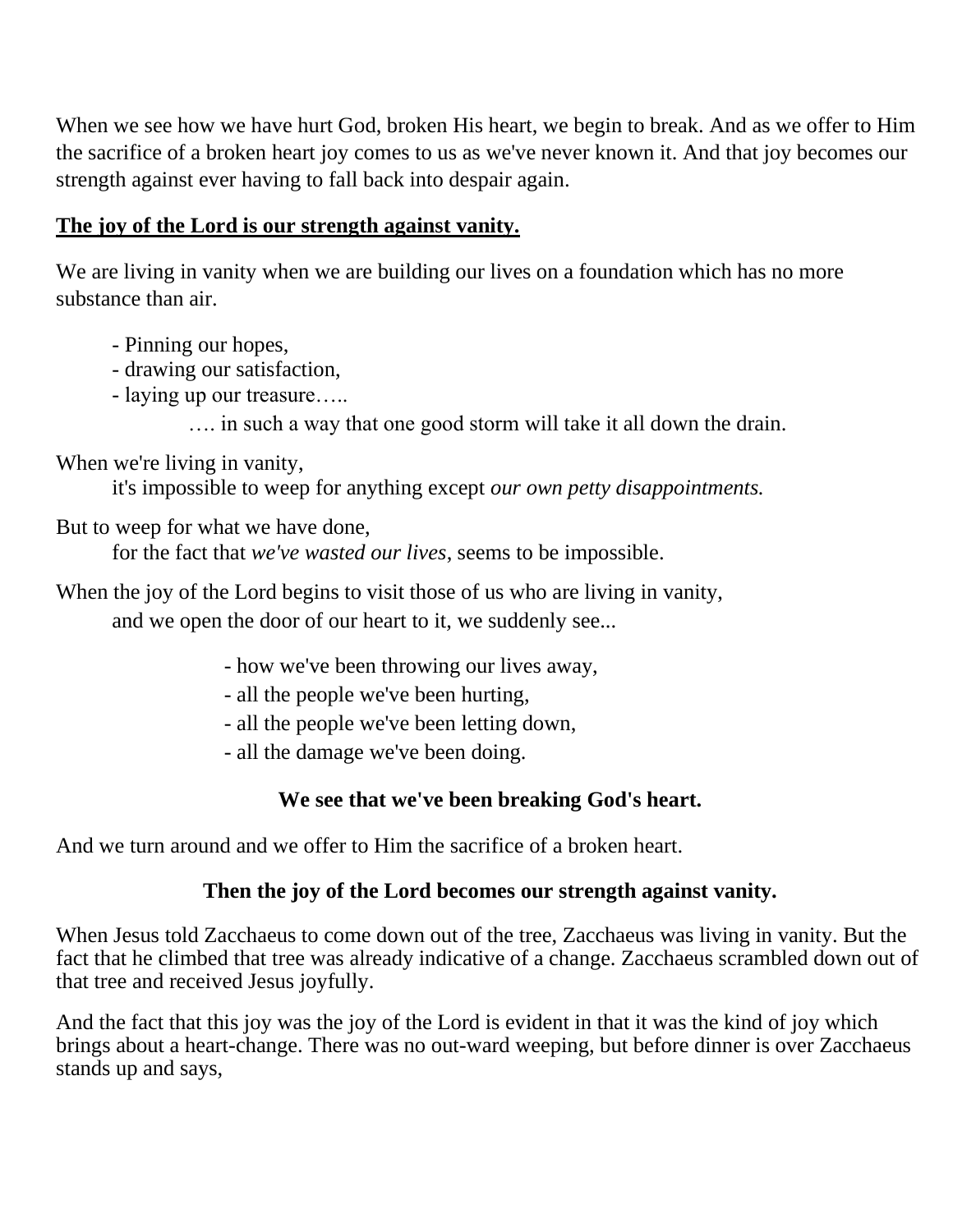## *Half my goods I give to the poor. And if I've defrauded anybody I'm going to restore fourfold.*

He doesn't just say, "I'm saved," and go right on doing the same evil he'd done before.

This heart-change means that Zacchaeus was weeping in his heart for what he had been and what he had done.

And he made the change with the joy of the Lord.

### **The joy of the Lord is our strength against a fruitless life.**

*By this my father is glorified, that you bear much fruit and so prove to be my disciples....*

### *I have said these things to you that my joy may be in you and that your joy may be full.*

It's amazing how we can go for years and years without ever batting an eyelash over the fact that we have pro-duced absolutely nothing with our lives for anybody else. It doesn't even bother us that we send people away empty again and again. Then one day we wake up and recognize this.

We want to be useful, to truly serve, only to come up against a second shock.

We discover that we have nothing to offer. People come to us for help and we find that we have nothing to give them, our cup-boards are bare.

When you finally get to the place where you start going next door to your neighbor, (who happens to be the Heavenly Father), and pound on His door and cry out for bread,

## *Somebody has come in the middle of the night and I have nothing to set before him, give me something!*

When you're doing this, then you're approaching the joy of the Lord. You won't be pounding on that door very long before it will open and into your heart will flow the joy of the living God which will be your strength to feed the hungry with the living bread of the true and living God.



**Come down** *Berna Lopez*